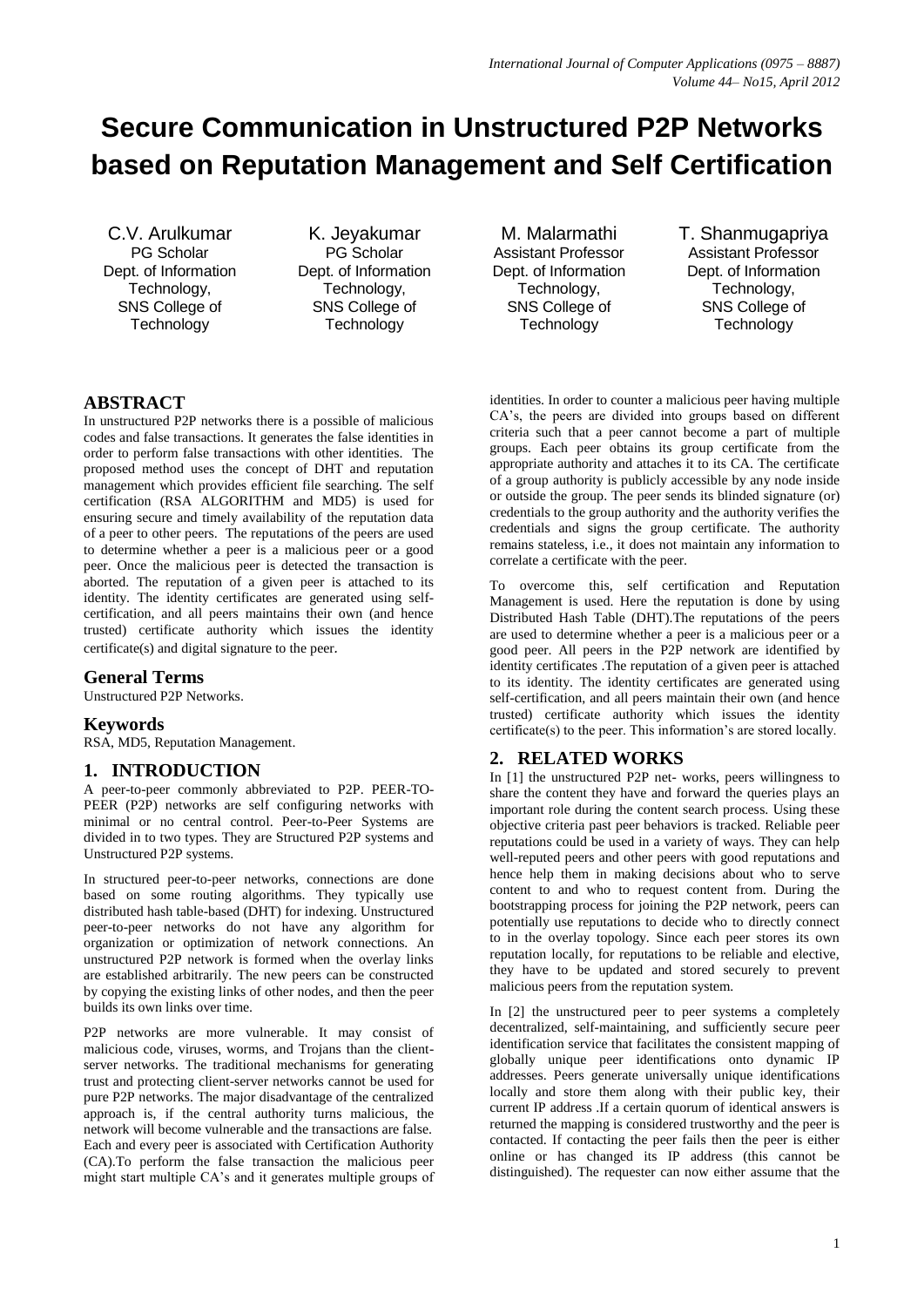peer is online and give up or, in the latter case, submit a new query to determine the new IP address. If contacting the peer succeeds in either case, its public key is used to determine whether the contacted peer really is the one identified by the mapping or whether a different peer reuses the address or a malicious peer tries an impersonation attack.

In [3] Digital signatures are used in message transmission to verify the identity of the sender and ensure that a message has not been modified after signing. RSA algorithm is extensively used in the popular implementations of Public Key Infrastructures. The performance of the two public key cryptosystem (RSA and MD5) and the new algorithm has been implemented and compared. The results obtained show that signing and verification operations are faster in the case of using new algorithm than in the case of RSA and MD5. Also it can forbid any one from reaching the sender's message because with the new algorithm an intruder cannot pose the message sent since the sender's private key is unknown for him. On the receiver part, the message is verified by using sender's public key and his private key to decrypt the message successfully.

An effective reputation management system using peer reputation and file reputation together in DHT-based structured P2P networks. Reputation system works better in preventing untrustworthy files from spreading than existing systems even in cases of allowing malicious peers to change their identities.

In [10] the unstructured peer to peer, network uses Naïve Bayes Algorithm. It is based on Bayesian statistics with strong independence assumptions.

### Prob (B given A) = Prob (A and B) / Prob A

In simple terms, a naive Bayes Classifier assumes that the presence (or absence) of a particular feature of a class is unrelated to the presence (or absence) of any other feature.Bayes classifiers can be trained very efficiently in a supervised learning setting.

## **3. PROPOSED METHODOLOGY**

Figure 1 illustrates the proposed technique. There are three major steps in the proposed method. They are,

- 3.1 Construction of unstructured peer to peer networks
- 3.2 Construction of Distributed Hash Table
- 3.3 Implementation of Reputation Management

3.4 Implementation of Self Certification (RSA) and Digital Signature (MD5) for Secure Communication

PEER-TO-PEER (P2P) networks are self-configuring networks with minimal or no central control. P2P networks are more vulnerable to dissemination of malicious or spurious content, malicious code, viruses, worms, and Trojans than the traditional client-server networks, due to their unregulated and unmanaged nature.

In unstructured peer to peer, information about one peer is unknown to the other. (i.e.) to enable communication between the peers, the peers in the network should know some information about the other peer in the network.

The proposed system uses the distributed hash table where each and every peer has the separate hash table. The information stored in the hash table is based on Reputation management (tracking users past activity).It helps to perform the file searching operation efficiently.



#### **Figure 1: An Overview of communication in peer to peer Unstructured network using self certification and reputation management**

The reputations of the peers are used to determine whether a peer is a malicious peer or a good peer. Once detected, the malicious peers are ostracized from the network as the good peers do not perform any transactions with the malicious peers. Expulsion of malicious peers from the network significantly reduces the volume of malicious activities.

Each and every peer has the unique identity, based on this, the peer is identified and the transaction is begined. The certification is attached with identity of the peer. The certification uses the concept of RSA and DSS.where the algorithm generates the private key and public key, these identities are attached with reputation of the given peer. The sender sends the information which is associated with its private key and signature, the receiver encrypts using its public key, these in formations are updated periodically in Distributed Hash Table. DHT allows to search for specific content identified by a hash key and to eventually perform Boolean operations upon the results of searches that used different keys .It provides considerable fast search times in respect to unstructured solutions. Using the index value the files are stored and retrieved. If malicious peer performs false transaction means it can be identified easily and the transaction is aborted.

For example the system consist of N peers (A to E) where the file searching is done randomly .Initially its sends the request with its identity to nearest peer, it checks the file in DHT, if it has the file, the peer sends those information with self certification. These operations are done based on reputation management. The reputation of a given peer is attached to its identity. The identity certificates are generated using selfcertification, and all peers maintain their own (and hence trusted) certificate authority which issues the identity certificate(s) to the peer. A self-certification-based identity system protected by cryptographically blind identity mechanisms. A light weight and simple reputation model. An attack resistant cryptographic protocol for generation of authentic global reputation information of a peer's.DSS provide authentication and authorization.